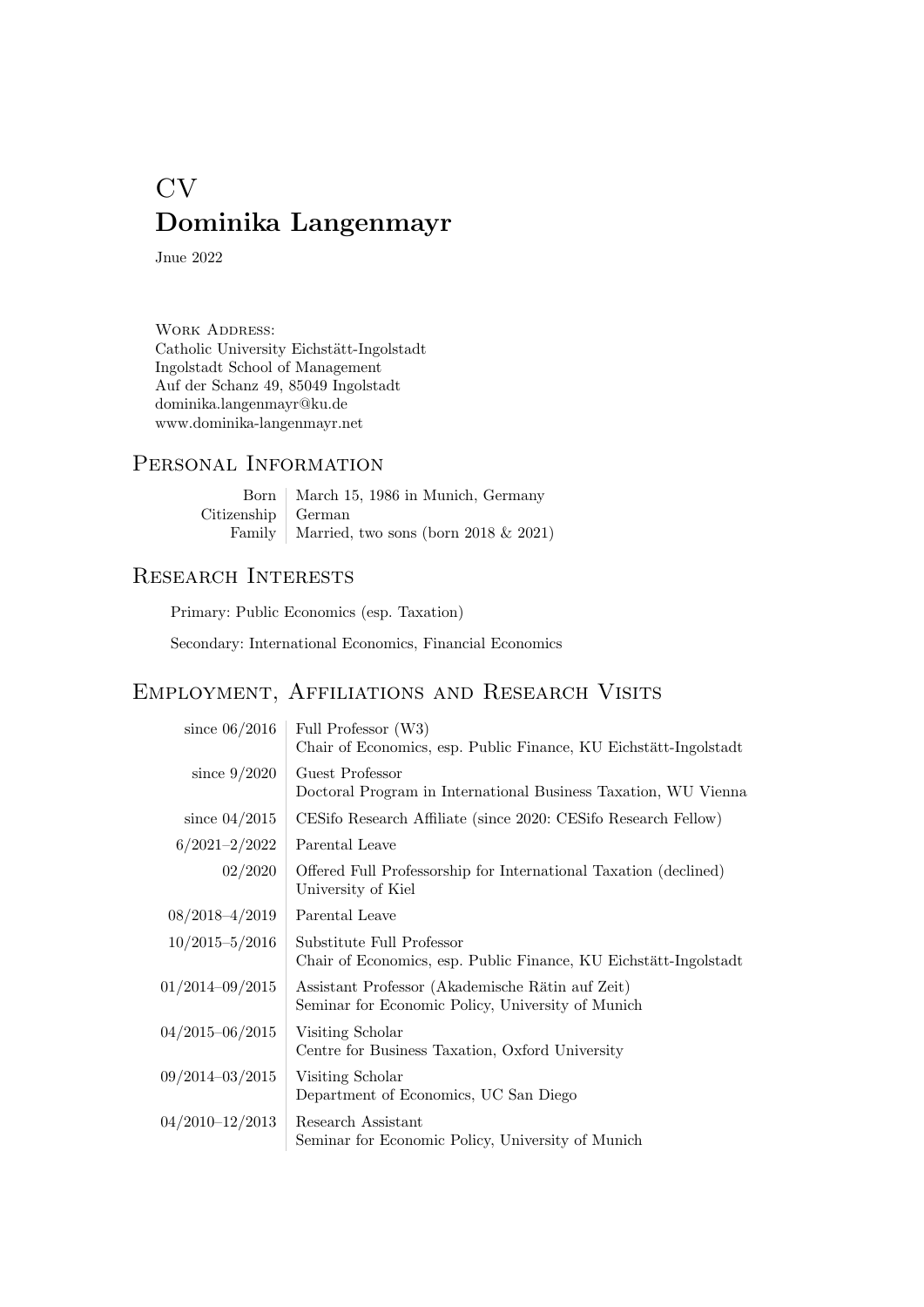#### **EDUCATION**

| $04/2010 - 11/2013$ | PhD in Economics (Dr. oec. publ., summa cum laude)<br>University of Munich & Bavarian Graduate Program in Economics |
|---------------------|---------------------------------------------------------------------------------------------------------------------|
| $01/2012 - 05/2012$ | Visiting Fellow<br>Harvard University                                                                               |
| $10/2006 - 01/2010$ | Diplom-Volkswirtin (equiv. M.Sc. in Economics)<br>University of Munich, Germany                                     |
| $10/2005 - 02/2009$ | Bachelor of Science in Management<br>University of Munich, Germany                                                  |
| $10/2007 - 06/2008$ | Visiting Student<br>University of Oxford (St. Peter's College), UK                                                  |

## Grants, Awards and Scholarships

| $2022 - 2024$       | Research Grant by the Fritz Thyssen Stiftung (ca. 125,000 $\in$ )                                           |
|---------------------|-------------------------------------------------------------------------------------------------------------|
| 2019–2023           | PI for the Research Unit FOR2738 of the German Research Foundation (DFG,<br>ca. 200,000 $\in$ )             |
| 04/2015             | CESifo Distinguished Affiliate Award in Public Sector Economics                                             |
| $09/2014 - 06/2015$ | Research Fellowship, 10 months, German Research Foundation (DFG, ca.<br>$31,000 \in \mathcal{E}$            |
| 11/2014             | "Kulturpreis Bayern" Dissertation Prize                                                                     |
| $10/2010 - 09/2013$ | PhD Scholarship, Bavarian Graduate Program in Economics                                                     |
| $2005 - 2010$       | Scholarship from the Max-Weber-Programm Bayern (organized by the Stu-<br>dienstiftung des deutschen Volkes) |

#### BOARD MEMBERSHIPS

| since 2021   Member of the scientific advisory board at the German Federal Ministry of  |
|-----------------------------------------------------------------------------------------|
| Finance                                                                                 |
| since 2018   Member of the board of management of the International Institute of Public |
| Finance (IIPF)                                                                          |

#### Publications in Refereed Journals

D. Langenmayr, L. Liu (2022). Home or Away? Profit Shifting with Territorial Taxation. Conditionally accepted by the Journal of Public Economics.

D. Langenmayr, F. Reiter (2022). Trading Offshore: Evidence on Banks' Tax Avoidance, Scandinavian Journal of Economics, forthcoming.

D. Langenmayr, M. Simmler (2021). Firm Mobility and Jurisdictions' Tax Rate Choices: Evidence from Immobile Firm Entry, Journal of Public Economics 204, 104530.

F. Reiter, D. Langenmayr, S. Holtmann (2021). Avoiding Taxes: Banks' Use of Internal Debt, International Tax and Public Finance 28, 717–745.

D. Langenmayr, R. Lester (2018). Taxation and Corporate Risk-Taking, The Accounting Review 93, 237-266.

D. Langemayr (2017). Voluntary disclosure of evaded taxes – Increasing revenue, or increasing incentives to evade? Journal of Public Economics 151, 110-125.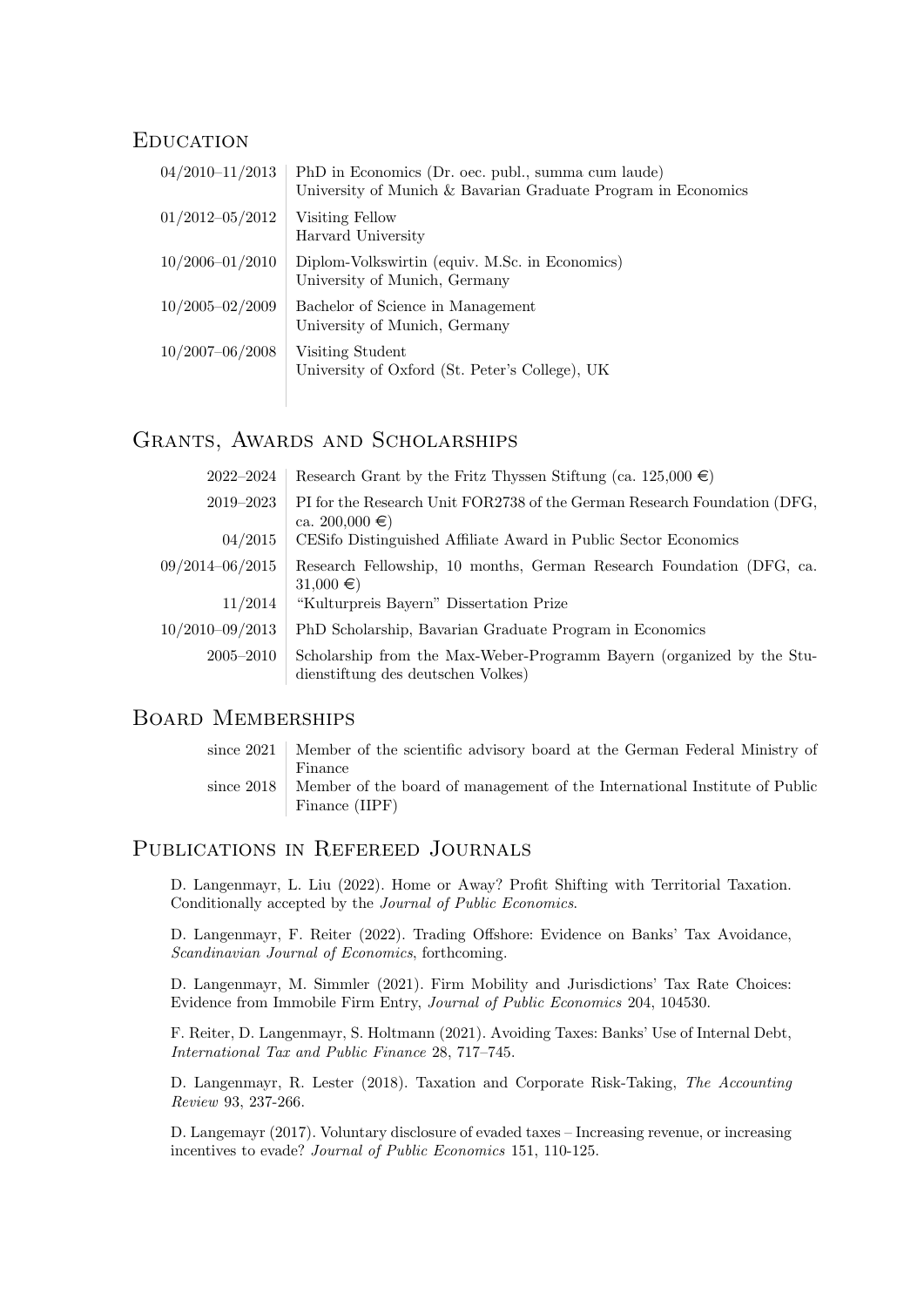D. Langenmayr (2015). Limiting Profit Shifting in a Model with Heterogeneous Firm Productivity, B.E. Journal of Economic Analysis and Policy (Contributions) 15, 1657-1677.

D. Langenmayr, A. Haufler, C. J. Bauer (2015). Should tax policy favor high- or lowproductivity firms? European Economic Review 73, 18–34.

C. J. Bauer, D. Langenmayr (2013). Sorting into Outsourcing: Are Profits Taxed at a Gorilla's Arm's Length? Journal of International Economics 90, 326–336.

#### Working Papers

D. Langenmayr, L. Zyska (2021). Escaping the Exchange of Information: Tax Evasion via Citizenship-by-Investment. CESifo Working Paper No. 8956.

#### Non-Peer-Reviewed Publications

D. Langenmayr, F. Mittermaier (2021). Nachhaltiges Wirtschaften, nachhaltig finanziert: Herausforderungen für die Politik in den 2020er Jahren, Perspektiven der Wirtschaftspolitik 22, 176-190.

P. Krug, D. Langenmayr, N. Rauhut, F. O. Schmude, T. Seitz, D. Strasoldo, M. Withoeft (2021), Steuerehrlichkeit und Steuerlotterien, Wirtschaftsdienst 101, 953–955.

R. Koch, D. Langenmayr (2021), Unternehmenssteuerrecht: Rechtsformneutralität sinnvoll?, Wirtschaftsdienst 101, 241.

R. Koch, D. Langenmayr (2021), Steuerliches Country-by-Country-Reporting: Daten gegen Steuervermeidung?, Wirtschaftsdienst 101, 74.

S. Holtmann, R. Koch, D. Langenmayr (2020), "Masterstudiengang 'Taxation' an der WFI - Ingolstadt School of Management", beck.digitax 5/2020.

S. Holtmann, R. Koch, D. Langenmayr (2020), Informationen für Studium und Beruf: Masterstudiengang "Taxation" an der WFI—Ingolstadt School of Management, Wirtschaftswissenschaftliches Studium 49, 51-52.

R. Koch, D. Langenmayr (2020), Der steuerliche Umgang mit Verlusten: Reformoptionen für die Corona-Krise, Wirtschaftsdienst 100, 367–373.

D. Langenmayr (2017), Steuerflucht – ein (lösbares?) Problem, Wirtschaftsdienst 97, 830-831.

A. Haufler, D. Langenmayr (2015). How Does Firm Heterogeneity Affect International Tax Policy?, CESifo DICE Report 13, 57-62.

D. Langenmayr (2009). Analyse der Übertragung von Unternehmensvermögen nach der Erbschaftsteuerreform, Deutsches Steuerrecht (DStR) 47, 1387-1394.

D. Langenmayr (2008). Die Auswirkungen der Zinsschranke bei Kapitalgesellschaften, Der Steuerberater 59, 37-42.

#### POLICY-ORIENTED PUBLICATIONS AND MEDIA (SELECTED)

- Expert opinions in newspapers: Der Spiegel, Frankfurter Allgemeine Zeitung, Handelsblatt, Law360.com, Suddeutsche Zeitung, Tagesspiegel, Zeit Online ¨
- Own articles in newspapers/blogs: FAZ, Die Presse, Okonomenstimme, Voxeu.org, MNE tax ¨
- Radio interviews: BBC Radio 4, Bayerischer Rundfunk, Deutschlandfunk Nova, HR-Info, WDR
- TV: Deutsche Welle, ProSieben, WDR, ZDF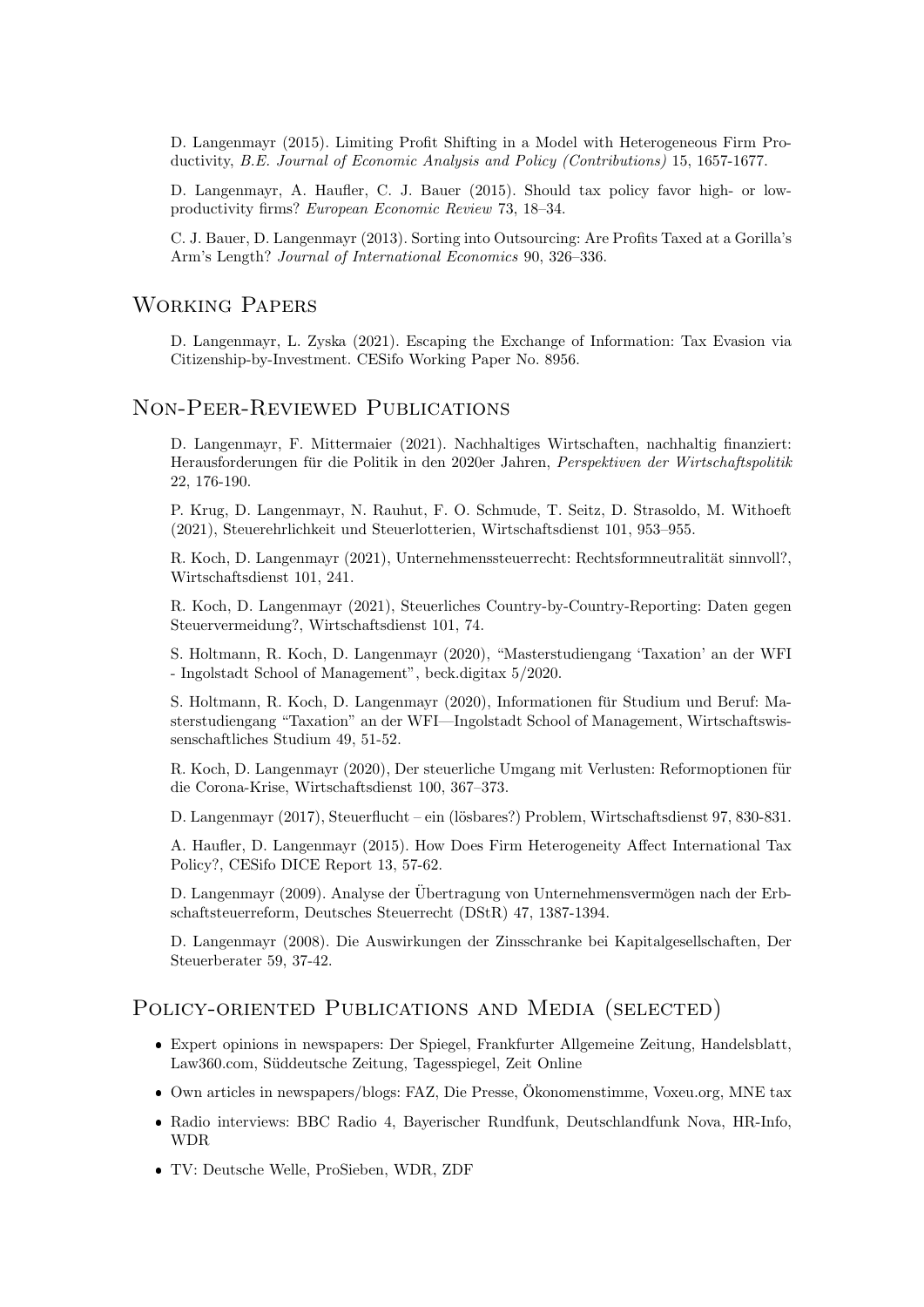#### Conferences and Invited Seminars

| 2022 | Invited:     | Copenhagen Tax Colloquium (virtual), TARC Exeter (virtual)                     |
|------|--------------|--------------------------------------------------------------------------------|
|      | Conferences: | Finanzwissenschaftlicher Ausschuss des Vereins für Socialpolitik (Hamburg),    |
|      |              | Conference in Honor of Andreas Haufler (Munich)                                |
| 2021 | Invited:     | WU Vienna (virtual), TARC Exeter (virtual), ifo Munich (virtual), Leipzig      |
|      |              | Colloquium (virtual)                                                           |
|      | Conferences: | International Tax Symposium of the German Ministry of Finance (virtual)        |
| 2020 | Invited:     | University of Freiburg (virtual), TU Dresden (virtual)                         |
|      | Conferences: | CEPR Workshop on Business Taxation (St Gallen), Verein für Socialpolitik       |
|      |              | (virtual), National Tax Association (virtual)                                  |
| 2019 | Invited:     | University of Nuremberg, WHU Vallendar                                         |
|      | Conferences: | Finanzwissenschaftlicher Ausschuss des Vereins für Socialpolitik (Salzburg),   |
|      |              | 75th Congress of the International Institute for Public Finance (Glasgow)      |
| 2018 | Invited:     | Universität Tübingen                                                           |
|      | Conferences: | Finanzwissenschaftlicher Ausschuss des Vereins für Socialpolitik (Nuremberg)   |
| 2017 | Invited:     | NHH Norwegian School of Economics, ZEW - Centre for European Economic          |
|      |              | Research                                                                       |
|      | Conferences: | CESifo Area Conference Public Sector Economics (Munich), CESifo Summer         |
|      |              | Institute on Fiscal Competition and Mobility (Venice), 73rd Congress of the    |
|      |              | International Institute for Public Finance (Tokyo), MaTax (Mannheim)           |
| 2016 | Invited:     | Johannes Kepler University Linz, University of Oslo                            |
|      | Conferences: | Annual Symposium of the Oxford University Centre for Business Taxation         |
|      |              | (Oxford), Verein für Socialpolitik (Augsburg)                                  |
| 2015 | Invited:     | UC Berkeley, University of Exeter, University of Bath, University of Oxford,   |
|      |              | Leibniz University Hannover, University College Dublin                         |
|      | Conferences: | Royal Economic Society (Manchester), CESifo Area Conference Public Sector      |
|      |              | Economics (Munich), Congress of the International Institute of Public Finance  |
|      |              | (IIPF, Dublin), Congress of the European Economic Association (Mannheim),      |
|      |              | Verein für Socialpolitik (Münster), MaTax (Mannheim), Norwegian-German         |
|      |              | Seminar on Public Economics (Munich)                                           |
| 2014 | Invited:     | UC San Diego, UC Irvine                                                        |
|      | Conferences: | NBER Trans-Atlantic Public Economics Seminar (Vienna), Canadian Public         |
|      |              | Economics Group (Ottawa)                                                       |
| 2013 | Conferences: | Symposium of the Centre for Business Taxation (Oxford), IIPF (Taormina),       |
|      |              | Taxing Multinational Firms (Mannheim)                                          |
| 2012 | Invited:     | University of Passau, Universität der Bundeswehr (Munich)                      |
|      | Conferences: | Verein für Socialpolitik (Göttingen), IIPF (Dresden), Conference on Int. Busi- |
|      |              | ness Taxation (Glasgow)                                                        |
| 2011 | Conferences: | Centre for Business Taxation Doctoral Meeting (Oxford), IIPF (Ann Arbor),      |
|      |              | Lindau Nobel Laureates Meeting (Lindau, attendee), Association of Public Eco-  |
|      |              | nomic Theory (Bloomington), Workshop "Internationale Wirtschaftsbeziehun-      |
|      |              | gen" (Göttingen)                                                               |
| 2010 | Conference:  | IIPF (Uppsala)                                                                 |

#### **REFEREEING**

American Economic Review, American Economic Journal: Applied Economics, American Economic Journal: Economic Policy, Canadian Journal of Economics, Economics Bulletin (2), Economics Letters, European Accounting Review, European Economic Review, Finanzarchiv (2), International Tax and Public Finance (3), Journal of Accounting and Economics, Journal of Economic Behavior & Organization (2), Journal of International Economics (3), Journal of Public Economics (12), Journal of Public Economic Theory (2), Management Science, National Tax Journal, Public Finance Review, Quarterly Journal of Economics, Review of Accounting Studies, Review of International Economics (3), Scandinavian Journal of Economics (3), The Accounting Review, Theoretical Economics